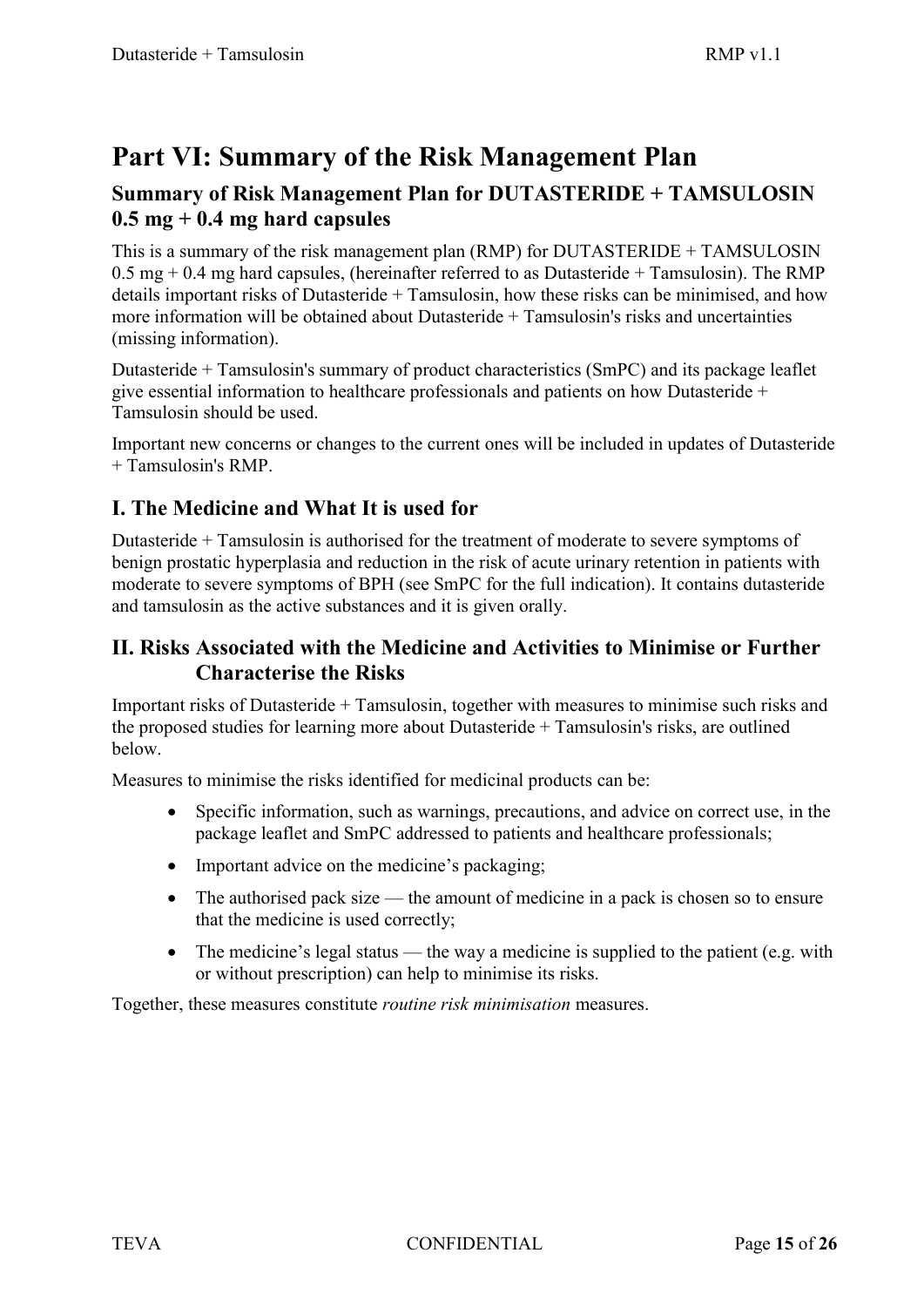In addition to these measures, information about adverse reactions is collected continuously and regularly analysed so that immediate action can be taken as necessary. These measures constitute *routine pharmacovigilance activities*.

If important information that may affect the safe use of Dutasteride + Tamsulosin is not yet available, it is listed under 'missing information' below.

# **II.A List of Important Risks and Missing Information**

Important risks of Dutasteride + Tamsulosin are risks that need special risk management activities to further investigate or minimise the risk, so that the medicinal product can be safely taken. Important risks can be regarded as identified or potential. Identified risks are concerns for which there is sufficient proof of a link with the use of Dutasteride + Tamsulosin. Potential risks are concerns for which an association with the use of this medicine is possible based on available data, but this association has not been established yet and needs further evaluation. Missing information refers to information on the safety of the medicinal product that is currently missing and needs to be collected (e.g. on the long-term use of the medicine);

| List of important risks and missing information |                                                                                                                                                                               |
|-------------------------------------------------|-------------------------------------------------------------------------------------------------------------------------------------------------------------------------------|
| <b>Important identified risks</b>               | Sexual adverse events (altered [decreased] libido,<br>impotence, ejaculation disorder) that may persist after<br>discontinuation of drug                                      |
|                                                 | Breast disorders (enlargement and tenderness)                                                                                                                                 |
|                                                 | Cardiac failure                                                                                                                                                               |
|                                                 | Depressed mood                                                                                                                                                                |
|                                                 | Associated with tamsulosin                                                                                                                                                    |
|                                                 | SJS, dermatitis exfoliative and erythema multiforme                                                                                                                           |
|                                                 | Priapism                                                                                                                                                                      |
| <b>Important potential risks</b>                | Cardiovascular events (other than cardiac failure)<br>including atrial fibrillation, tachycardia, and arrhythmias<br>associated with tamsulosin                               |
|                                                 | Male breast cancer                                                                                                                                                            |
|                                                 | High-grade prostate cancer                                                                                                                                                    |
|                                                 | Interference with formation of external male genitalia in<br>the foetus                                                                                                       |
| <b>Missing information</b>                      | Men with severe hepatic impairment                                                                                                                                            |
|                                                 | Men with unstable medical conditions such as recent<br>myocardial infarction, coronary bypass surgery, unstable<br>angina, cardiac arrhythmias, clinically evident congestive |

**Table 4: Summary of Safety Concerns**